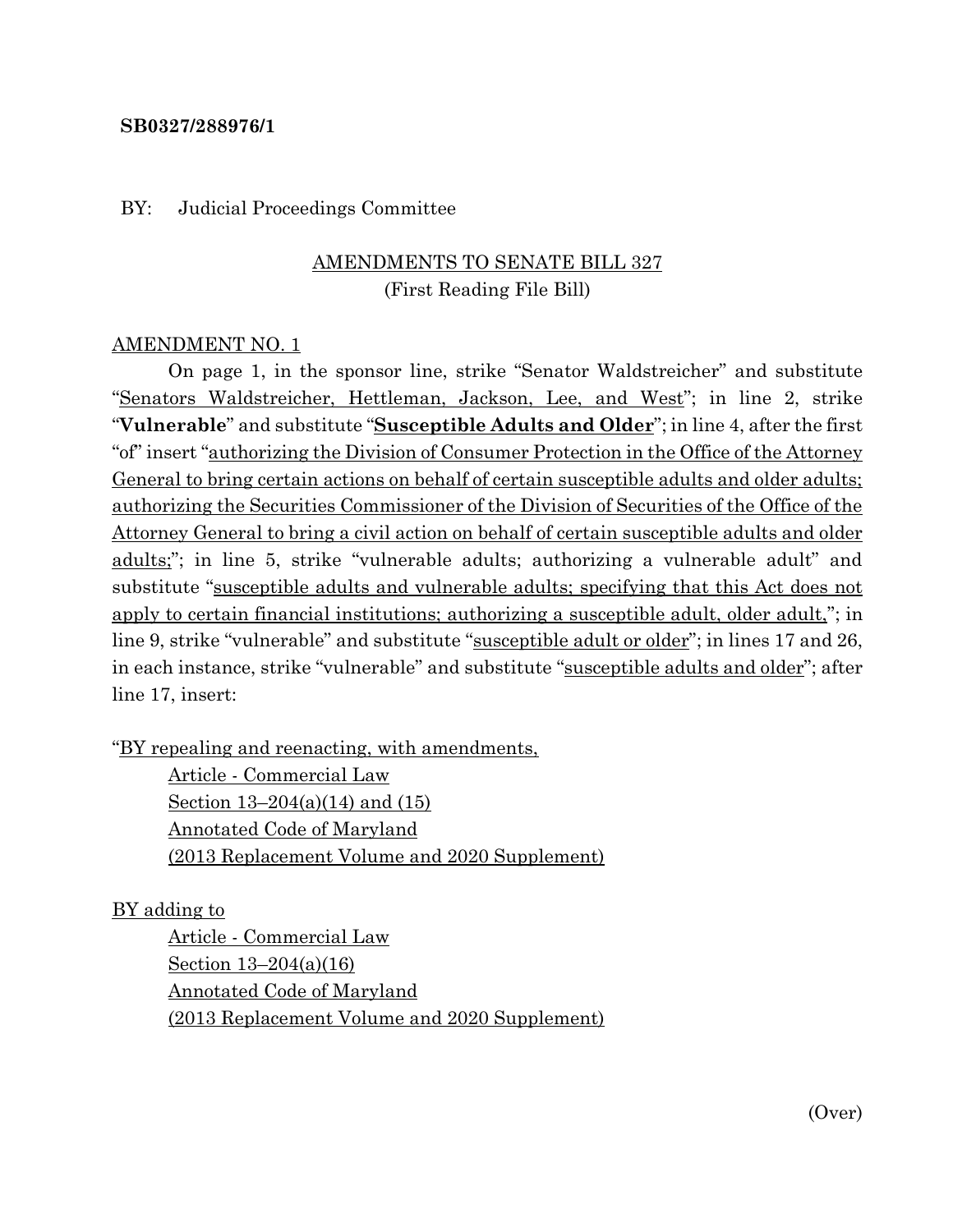### **SB0327/288976/1 Judicial Proceedings Committee Amendments to SB 327 Page 2 of 6**

BY repealing and reenacting, with amendments,

Article - Corporations and Associations Section 11–209 Annotated Code of Maryland (2014 Replacement Volume and 2020 Supplement)";

in line 20, strike "13–608" and substitute "13–609"; in line 21, strike "Vulnerable" and substitute "Susceptible Adults and Older"; in line 22, strike "and Vulnerable" and substitute "Susceptible Adults, and Older"; and in line 26, strike "65" and substitute "67".

On page 2, in lines 5 and 26, in each instance, strike "vulnerable" and substitute "susceptible adults and older"; in line 11, strike "vulnerable"; and in line 12, strike "65" and substitute "67".

### AMENDMENT NO. 2

On page 2, after line 28, insert:

### "**Article – Commercial Law**

### 13–204.

(a) In addition to any other of its powers and duties, the Division has the powers and duties to:

(14) Maintain a list of nonprofit organizations that:

(i) Solely offer counseling or advice to homeowners in foreclosure or loan default; and

(ii) Are not directly or indirectly related to and do not contract for services with for–profit lenders or foreclosure purchasers, as defined in § 7–301 of the Real Property Article; **[**and**]**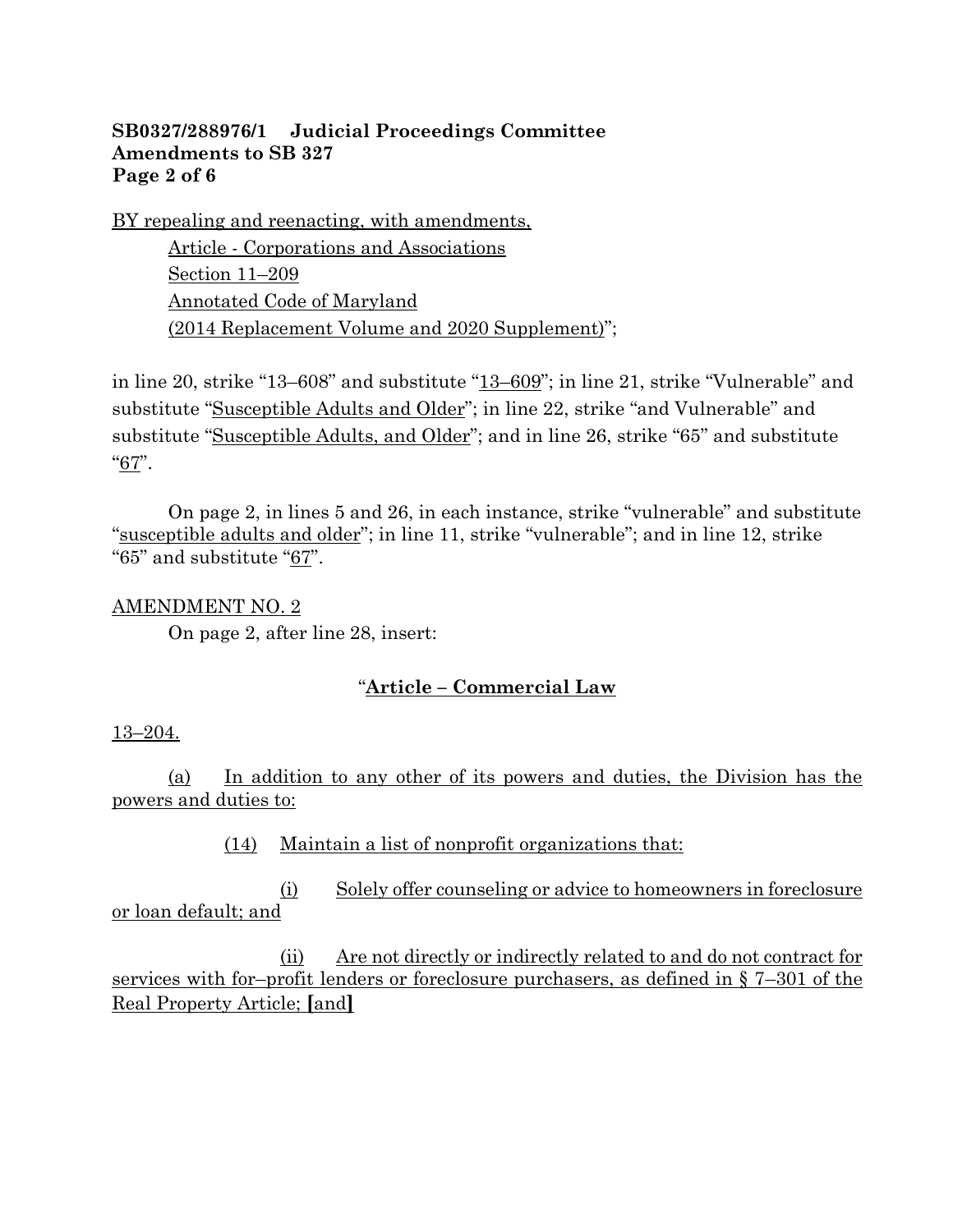### **SB0327/288976/1 Judicial Proceedings Committee Amendments to SB 327 Page 3 of 6**

(15) (i) Bring a civil action for damages or an action under this title against a person who violates § 8–801 of the Criminal Law Article on behalf of a victim of the offense or, if the victim is deceased, the victim's estate;

(ii) Recover damages under this item for property loss or damage;

and

(iii) If the Division prevails in an action brought under this item, recover the costs of the action for the use of the Office of the Attorney General**; AND**

# **(16) (I) BRING A CIVIL ACTION FOR DAMAGES OR AN ACTION UNDER THIS TITLE ON BEHALF OF A SUSCEPTIBLE ADULT OR OLDER ADULT WHO IS AUTHORIZED TO BRING A CAUSE OF ACTION UNDER § 13–603 OF THE ESTATES AND TRUST ARTICLE; AND**

**(II) IF THE DIVISION PREVAILS IN AN ACTION BROUGHT UNDER THIS ITEM, RECOVER THE COSTS OF THE ACTION FOR THE USE OF THE OFFICE OF THE ATTORNEY GENERAL**.

**Article – Corporations and Associations**

11–209.

(a) The Commissioner may:

(1) **(I)** Bring a civil action for damages against a person that violates § 8–801 of the Criminal Law Article on behalf of a victim of the violation or, if the victim is deceased, the victim's estate;

**[**(2)**] (II)** Recover damages under this subsection for property loss or damage; and

**[**(3)**] (III)** If the Commissioner prevails in an action brought under this **[**subsection**] PARAGRAPH**, recover the costs of the action for the use of the Office of the Attorney General**; AND**

(Over)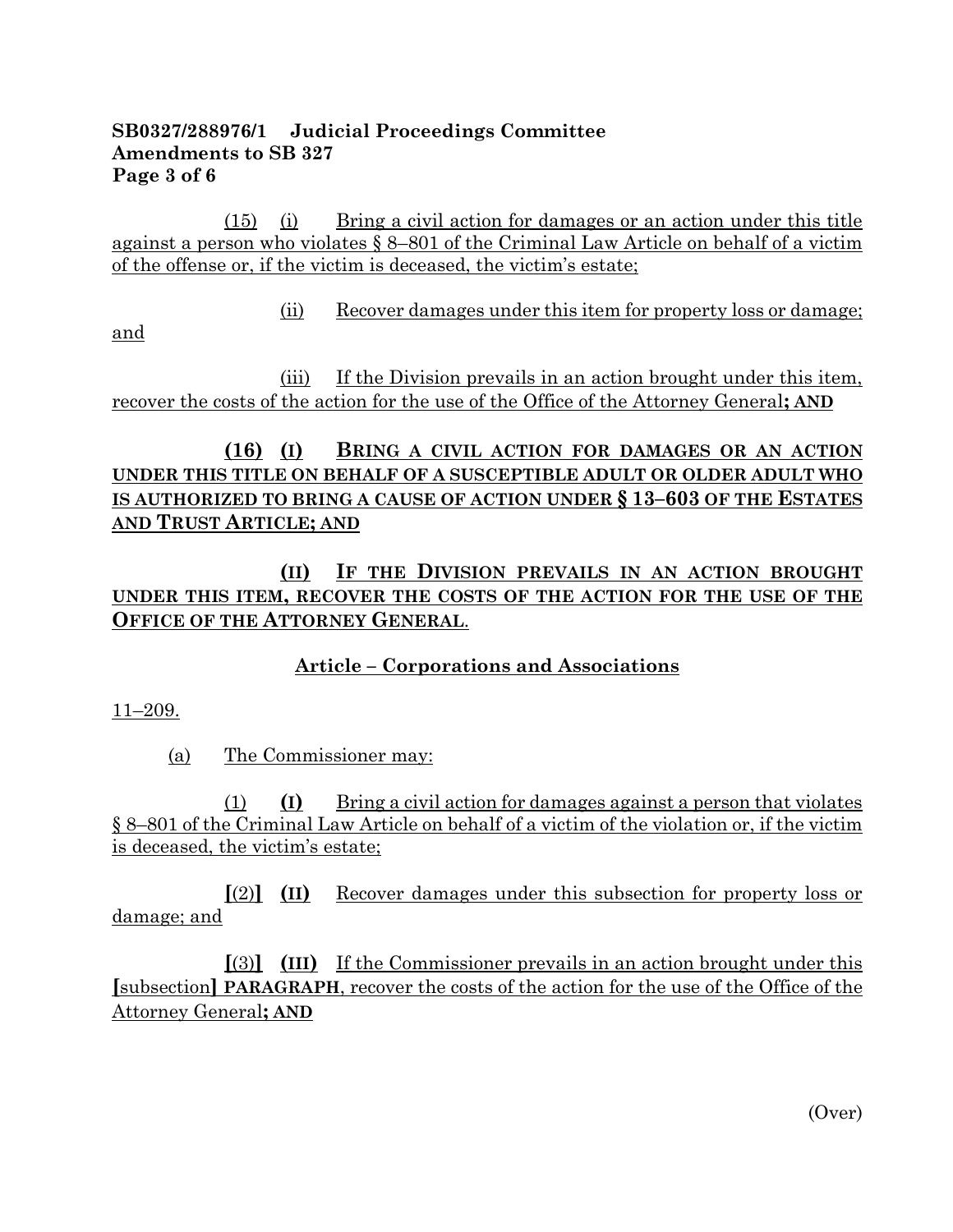**SB0327/288976/1 Judicial Proceedings Committee Amendments to SB 327 Page 4 of 6**

### **(2) (I) BRING A CIVIL ACTION FOR DAMAGES ON BEHALF OF A SUSCEPTIBLE ADULT OR OLDER ADULT WHO IS AUTHORIZED TO BRING A CAUSE OF ACTION UNDER § 13–603 OF THE ESTATES AND TRUSTS ARTICLE; AND**

### **(II) IF THE COMMISSIONER PREVAILS IN AN ACTION BROUGHT UNDER THIS PARAGRAPH, RECOVER THE COSTS OF THE ACTION FOR THE USE OF THE OFFICE OF THE ATTORNEY GENERAL**.

(b) A conviction for a violation of § 8–801 of the Criminal Law Article is not a prerequisite for maintenance of an action under subsection (a) of this section.";

### in line 30, strike "**AND VULNERABLE**" and substitute "**SUSCEPTIBLE ADULTS, AND OLDER**"; and in line 31, strike "**VULNERABLE**" and substitute "**SUSCEPTIBLE ADULTS AND OLDER**".

On page 3 in lines 15, 19, 21, 23, and 30, on page 4 in lines 2, 3, 6, 8, and 14, on page 5 in lines 5, 14, and 21, on page 6 in lines 16, 20, 23, 25, and 27, on page 7 in lines 1, 3, 12, 18, and 19, and on page 8 in line 8, in each instance, strike "**VULNERABLE**" and substitute "**SUSCEPTIBLE ADULT OR OLDER**".

On page 3 in lines 20 and 28, on page 4 in lines 5, 16, 17, and 19, on page 6 in line 18, and on page 7 in lines 5 and 8, in each instance, strike "**VULNERABLE**" and substitute "**SUSCEPTIBLE ADULT'S OR OLDER**".

On page 5, after line 11, insert:

# "**(I) "OLDER ADULT" MEANS AN INDIVIDUAL WHO IS AT LEAST 68 YEARS OLD.**";

in lines 12 and 22, strike "**(I)**" and "**(J)**", respectively, and substitute "**(J)**" and "**(K)**", respectively; in line 17, strike "**VULNERABLE ADULT OR THE VULNERABLE**" and substitute "**SUSCEPTIBLE ADULT OR OLDER ADULT, OR THE SUSCEPTIBLE ADULT'S OR OLDER**"; in line 19, after "**CONFIDENCE**" insert "**OR TRUST**"; and in line 22, strike "**VULNERABLE**" and substitute "**SUSCEPTIBLE**".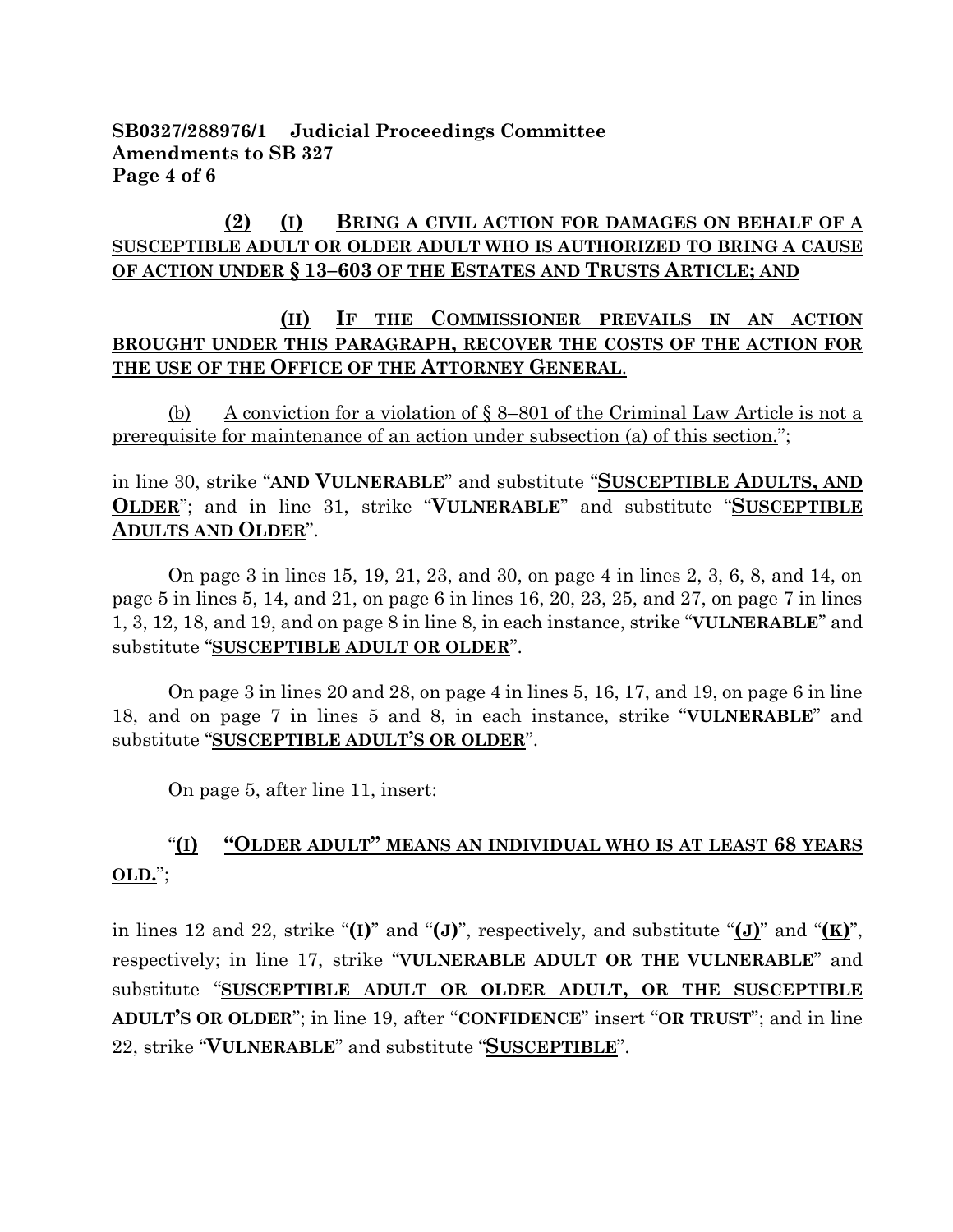### **SB0327/288976/1 Judicial Proceedings Committee Amendments to SB 327 Page 5 of 6**

On page 6, in line 14, strike "**VULNERABLE**" and substitute "**SUSCEPTIBLE ADULTS OR OLDER**"; after line 14, insert:

#### "**13–603.**

#### **THIS SUBTITLE DOES NOT APPLY TO AN ACT TAKEN BY:**

# **(1) ANY STATE OR FEDERAL BANK, TRUST COMPANY, CREDIT UNION, OR SAVINGS AND LOAN ASSOCIATION; OR**

# **(2) A SUBSIDIARY OR AFFILIATE OF AN INSTITUTION DESCRIBED IN ITEM (1) OF THIS SECTION.**";

in lines 15 and 22, strike "**13–603.**" and "**13–604.**", respectively, and substitute "**13– 604.**" and "**13–605.**", respectively; and in line 17, strike "**13–604**" and substitute "**13– 605**".

On page 7, in line 14, after "**JURISDICTION**" insert "**, INCLUDING:**

# **(I) THE DIVISION OF CONSUMER PROTECTION IN THE OFFICE OF THE ATTORNEY GENERAL; AND**

# **(II) THE SECURITIES COMMISSIONER OF THE DIVISION OF SECURITIES IN THE OFFICE OF THE ATTORNEY GENERAL**";

in line 18, after "**ADULT**" insert "**, INCLUDING AN ACTION UNDER § 13–204 OF THE COMMERCIAL LAW ARTICLE AND § 11–209 OF THE CORPORATIONS AND ASSOCIATIONS ARTICLE**"; in line 20, strike "**13–605.**" and substitute "**13–606.**";